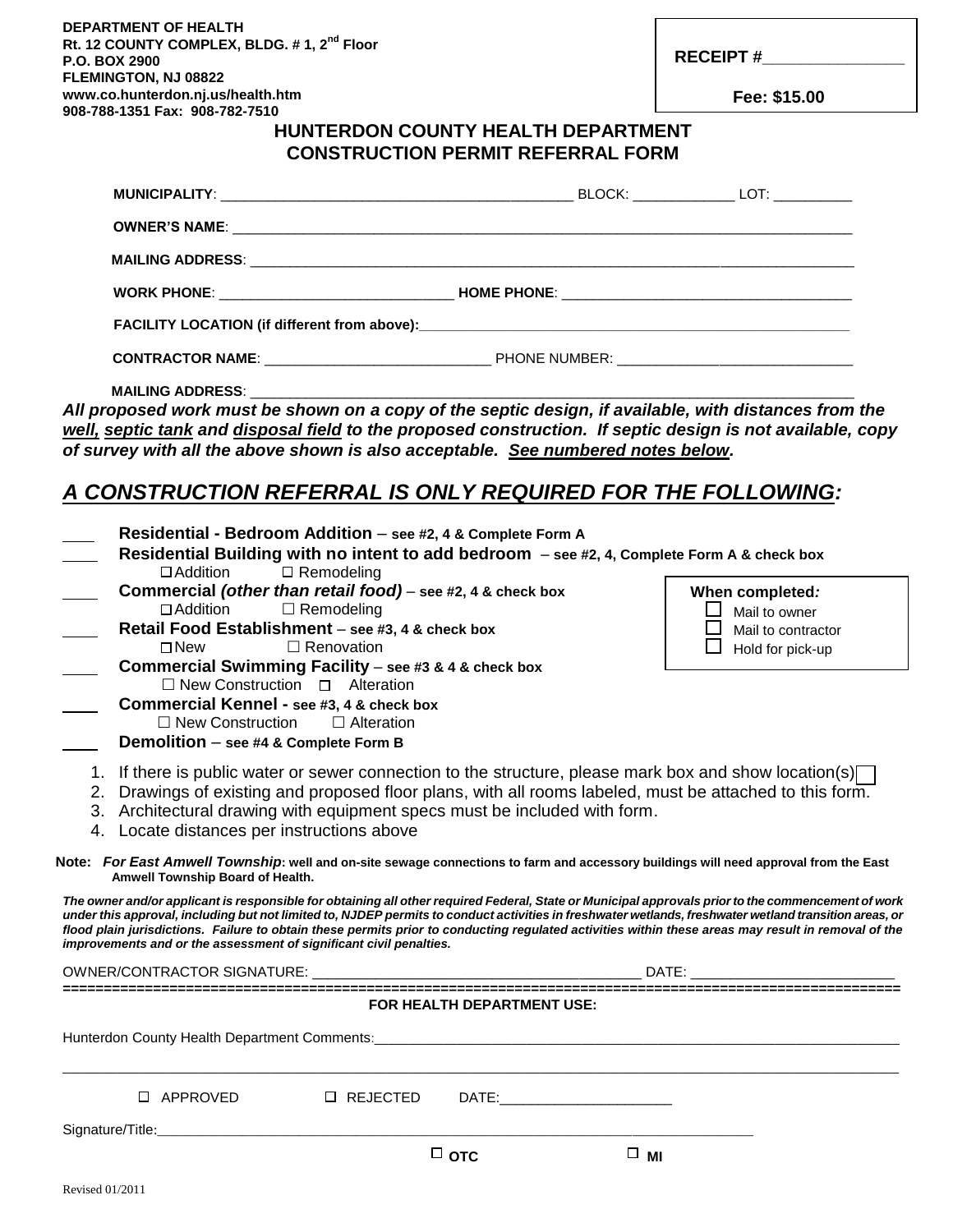

John Beckley Health Officer/Director

## Hunterdon County Department of Health



Promote. Protect.<br>www.co.hunterdon.ni.us/health.htm

### **Form A**

#### **STATEMENT OF CONFIRMATION: NUMBER OF BEDROOMS**

Municipality: \_\_\_\_\_\_\_\_\_\_\_\_\_\_\_\_\_\_\_\_\_\_\_\_\_\_ Block: \_\_\_\_\_\_\_\_\_\_\_\_\_\_ Lot: \_\_\_\_\_\_\_\_\_\_\_\_

\_\_\_\_\_\_\_\_\_\_\_\_\_\_\_\_\_\_\_\_\_\_ \_\_\_\_\_\_\_\_\_\_\_\_\_\_\_\_\_\_\_\_\_\_\_\_\_\_\_\_

The proposed renovations to my home will **not** result in an expansion of the potential number of bedrooms in my home. My house currently has

number of bedrooms; at the completion of the proposed construction, the house will have \_\_\_\_\_\_ number of bedrooms\*.

Date **Signature of Homeowner** 

#### **Code Interpretation**

N.J.A.C.9A "Standards for Individual Subsurface Sewage Disposal Systems" indicates the volume of sanitary sewage generated from a private residence shall be estimated based on the number of potential bedrooms in the dwelling. The existing septic system was designed and approved based on the number of potential bedrooms constructed in the house. An increase in the number of bedrooms in an existing house, via renovations, requires a review of the existing septic system capacity. **Increasing the number of bedrooms in a house will require an engineer to determine the capacity of the existing septic system.**

"Bedroom" is defined in the code as "any room within a dwelling unit, finished or unfinished, which may reasonably be expected to serve primarily as a bedroom or dormitory". The term bedroom shall be considered to include any room or rooms within an expansion attic.

Plans as required in Construction Permit Referral Form are still required.

\* The Hunterdon County Department of Health may need verification by Municipal Tax Assessor.